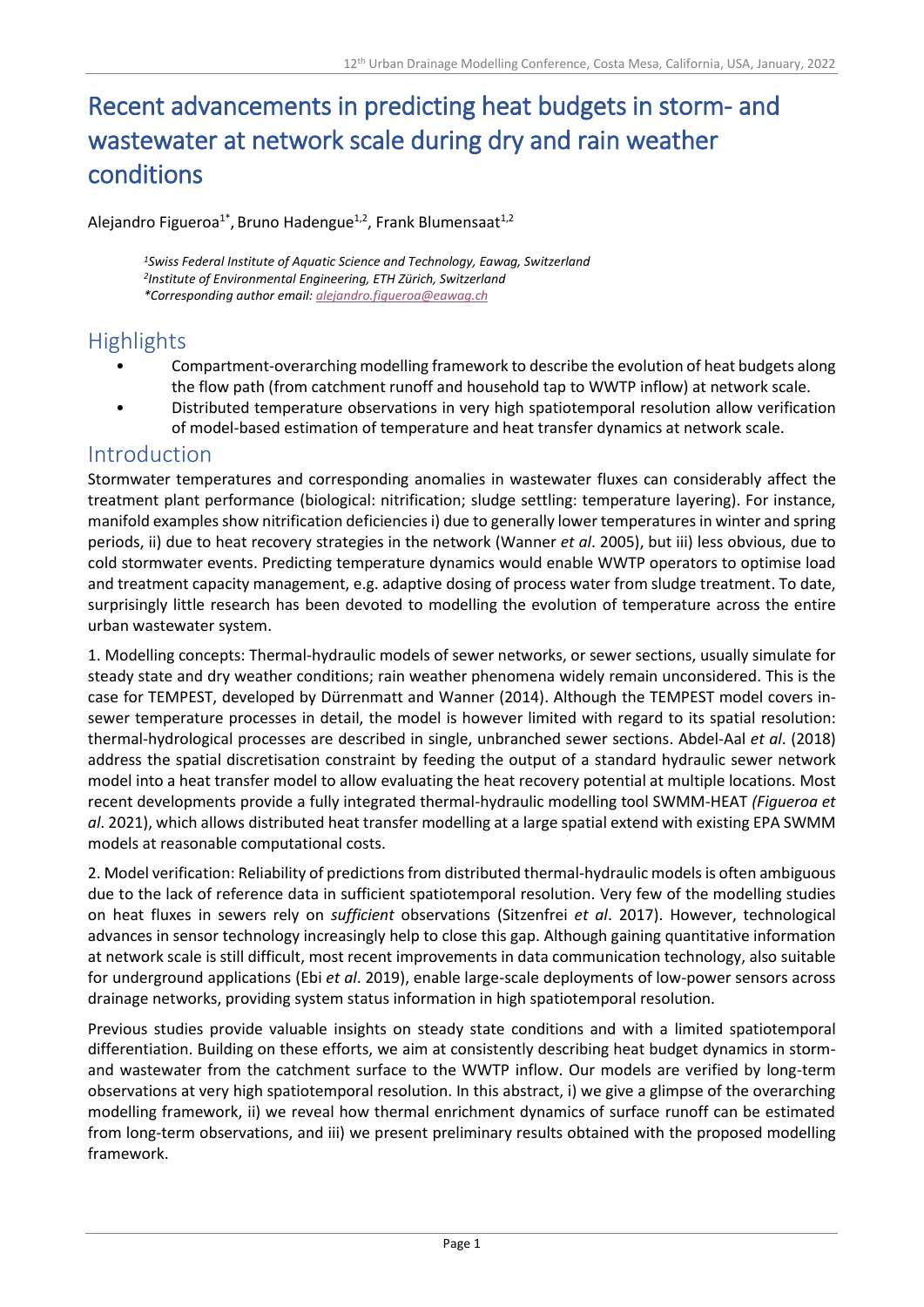## Methodology

*networks.*

Modelling framework: We propose a consistent, compartment overarching modelling framework that links thermal enrichment and hydrologic transport of stormwater surface runoff with thermal-hydraulic transport processes in underground drainage networks. The framework consists of three main components (see Fig. 1): 1. the WaterHub model (Hadengue *et al*. 2019), a stochastic generator for sub-hourly thermal-hydraulic consumption behaviour at household level; 2. MINUHET (Herb *et al.* 2009) to simulate the heat uptake in stormwater as it travels across surfaces; 3. SWMM-HEAT (Figueroa *et al*. 2021) that embraces distributed hydraulic flow and heat transport/transfer in urban drainage networks in one single tool. Key processes covered in this framework are: stochastic water-energy patterns originating from domestic consumers, heat loss in house connections, thermal enrichment of stormwater surface runoff, and heat transfer between various compartments including in-sewer atmosphere/sewage and pipe-soil/sewage.



The suggested approach requires a careful treatment of the information provided by numerous sources. Figure 2 shows a scheme of the dataflow adopted to inform the SWMM-HEAT tool: flow and temperature time series from runoff and wastewater produced by households are mixed using the alligation method, while groundwater infiltration patterns are provided in the SWMM-HEAT input file. Once the routing simulation starts, an internal module in SWMM-HEAT mixes the thermal-hydraulic flows accordingly.



Distributed field data and case study description: We use data from the Urban Water Observatory (UWO), a long-term monitoring initiative providing consistent observations on rainfall/runoff processes in very high spatial and temporal resolution (Blumensaat *et al*. 2018). Beyond hydraulic variables, we measure i) in-sewer wastewater temperature and in-sewer atmosphere temperature using 24 dual-temperature sensors, ii) groundwater and soil temperature (12 sensors), and iii) ambient air temperature (4 locations). The sensor network is embedded in a real-world urban drainage system in Fehraltorf, Switzerland. An overview on the UWO sensor network and insight in data series is given a[t https://uwo-opendata.eawag.ch/.](https://uwo-opendata.eawag.ch/)

### Results and discussion

Indirect monitoring of thermal enrichment of stormwater runoff to inform the heat transfer model: Water temperature is continuously monitored in five different stormwater inlets since February 2019. Whereas we can observe consistent temperature increases for the summer period (representing thermal enrichment due to hot surfaces), we see clear temperature drops corresponding to rainfall in the colder season. Correlating